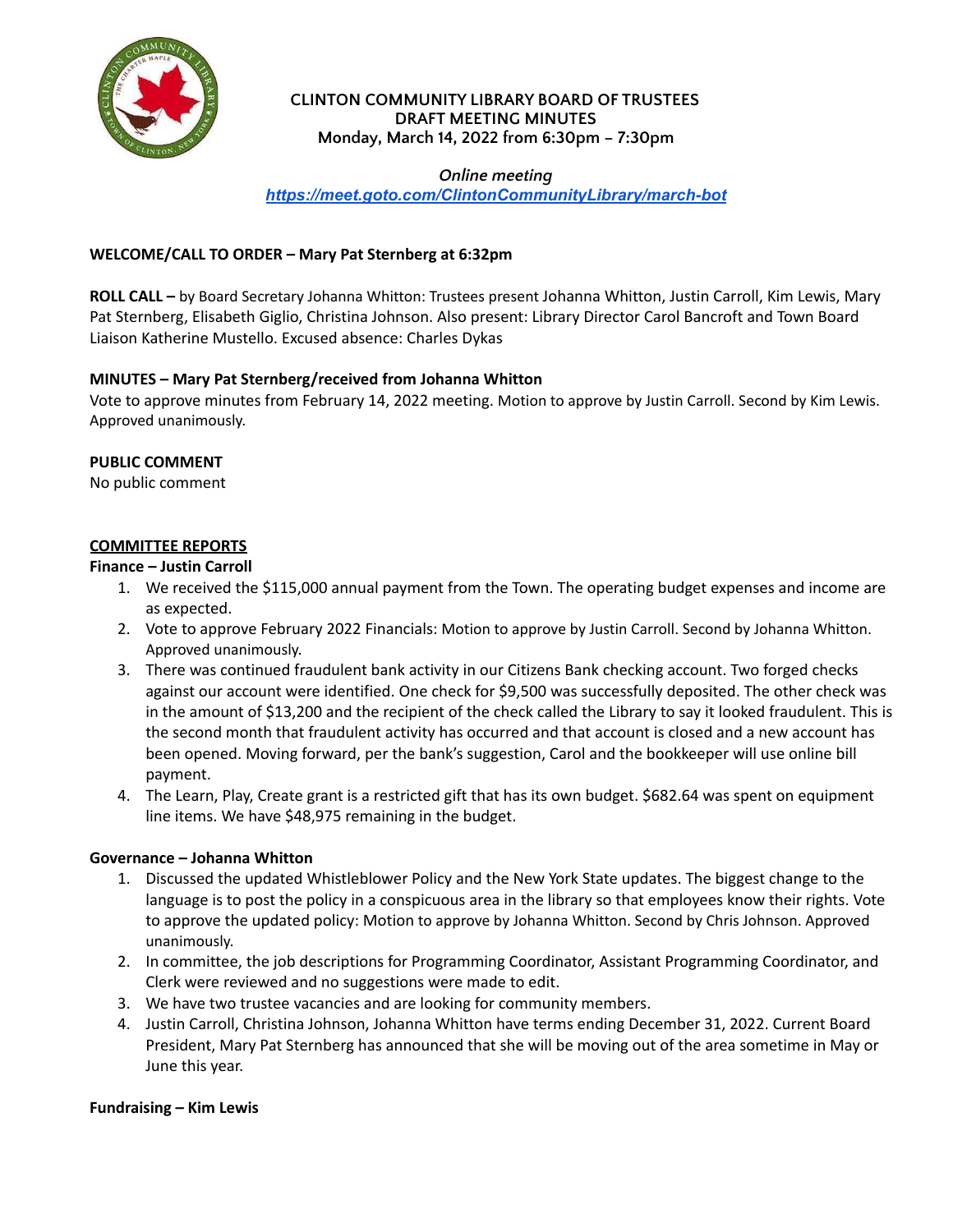- 1. Booksale collections have started. Carol is putting together flyers for book/plant sale. The Library Friends are getting ready to help sort and set-up for the event. Nancy Drago, President of the Library Friends Group, and Debbie Bennet are helping to lead the event.
- 2. Shredding event will be April 23.
- 3. There will be a Trustee appreciation event on Friday June 17th, 5pm-7pm informal gathering to honor past trustees that have retired from the Board: Marion Auspitz. The committee is asking trustees to donate \$25 to fund the event.
- 4. Annual Appeal is being planned for the fall.
- 5. Friend-raiser event is planned for Oct 22, 4pm-6pm, indoor/outdoor party.
- 6. The Hyde Park Teachers Association Book-a-thon is still open and all trustees are encouraged to participate in this fundraiser.

## **Long Range Planning – Mary Pat Sternberg**

- 1. Update on Accessible entrance. As of this date we have not received drawings of the ramp.
- 2. The Library will coordinate with the Town on recycling of broken and obsolete library electronics.
- 3. The kitchen upgrade project, sponsored by the Masons, is still on hold. Katherine Mustello said the Town Board discussed the project but no decisions have been made.

## **Library Budget Vote Committee – Johanna Whitton**

1. Vote - Tax Cap Override Resolution: Motion to approve by Johanna. Second by Mary Pat Sternberg . Approved unanimously.

> Whereas, the adoption of the fiscal year 2023 budget for the Clinton Community Library may require a tax levy increase that exceeds the tax cap imposed by state law as outlined in General Municipal Law Section 3‐c adopted in 2011; and

Whereas, General Municipal Law Section 3‐c expressly permits the library board to override the tax levy limit by a resolution approved by a vote of sixty percent of qualified board members; now therefore be it

Resolved, that the Board of Trustees of the Clinton Community Library voted and approved to exceed the fiscal year 2023 tax levy limit by at least the sixty percent of the board of trustees as required by state law on March 14, 2022.

- 2. Johanna will schedule a conversion with Town Clerk, Carol Makin, to discuss the budget vote and petition submission timeline.
- 3. Trustees are encouraged to register for the four upcoming workshops hosted by the Mid-Hudson Library System specifically about the 414 Municipal Budget Vote process.
- Annual Appeal is being planed of the fill.<br>
Annual Appeal is being planed for oct 22, 4pm-6pm, indoor/outdoor party.<br>
Triend-raiser event is planed for oct 22, 4pm-6pm, indoor/outdoor party.<br>
The tyde Park Teachers Associa 4. We are working on a budget. Any advocacy/campaign pieces that say "Vote Yes" have to be paid for with separate funds, not public funds. Education around the vote "what, when, why" can be paid for with library operating budget funds.
- 5. Johanna, Kim, and Mary Pat will be attending the Library Friends meeting on March 28, 2022 to introduce the budget vote.

# **DIRECTOR'S REPORT -** Carol Bancroft

1. CCL has been selected as one of the ten "library of local" grants awarded. The grant opens up a programming database to CCL. The environmental goals align with the CAC work and the Town's environmental programs.